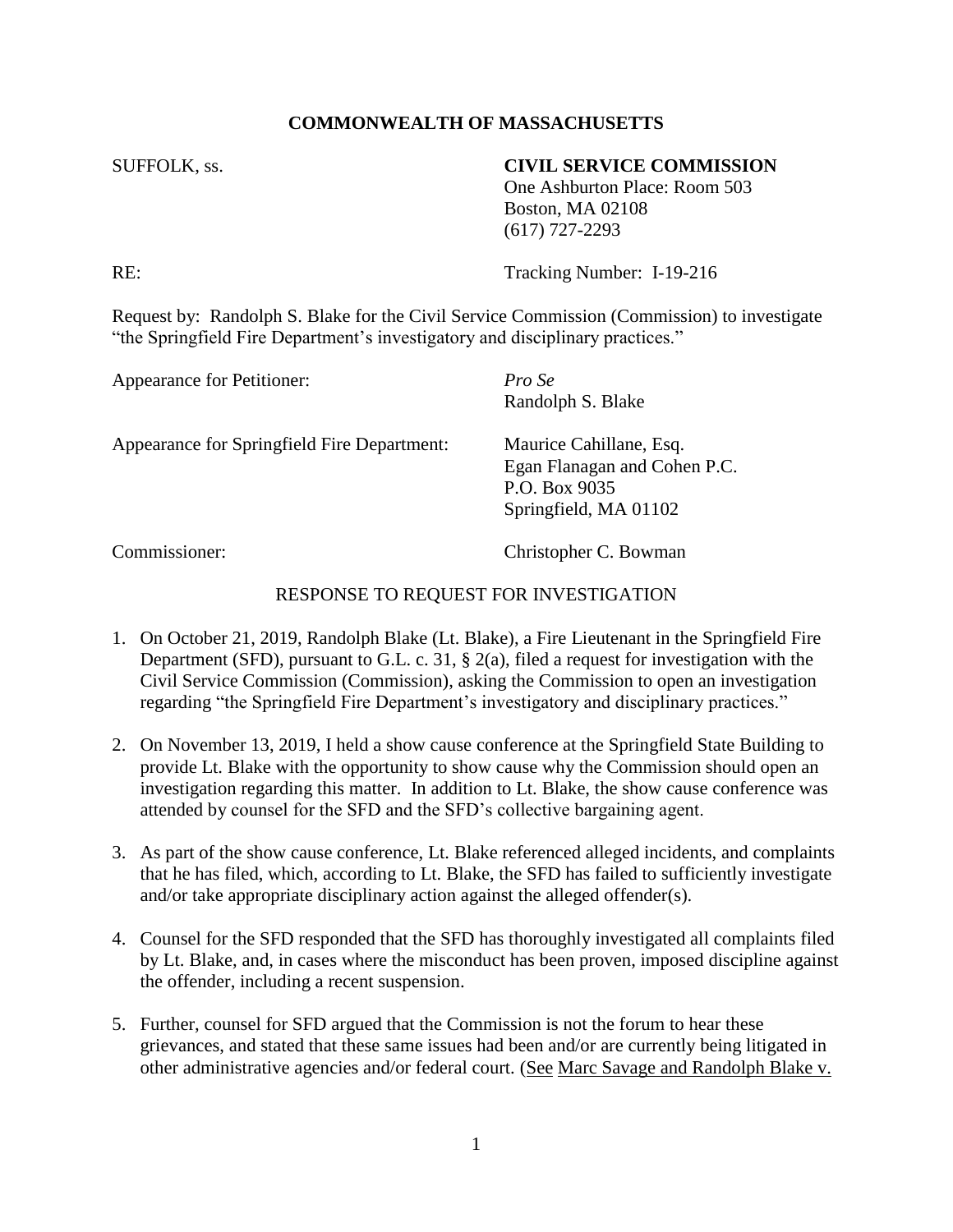City of Springfield and Springfield Fire Department, United States District Court No. 3:13 cv30164 (Filed: 10/9/18).

6. Lt. Blake, citing the Commission's decision and Orders in Rowe v. Boston Fire Department, CSC Case No. D1-18-074 (2019) & Boston Fire Department Section 72 Inquiry, CSC Tracking No. I-19-81 and the Superior Court's decision in Alston v. Brookline Fire Department, Suffolk Sup. Crt. No. 2017-1489 (2018), argued that the Commission should initiate an investigation, even if these matters are currently being litigated elsewhere.

#### *Applicable Civil Service Law and Rules & Final Response*

 G.L. c. 31, § 2(a) allows the Commission to conduct investigations. This statute confers significant discretion upon the Commission in terms of what response and to what extent, if at all, an investigation is appropriate. See Boston Police Patrolmen's Association et al v. Civ. Serv. Comm'n, No. 2006-4617, Suffolk Superior Court (2007). See also Erickson v. Civ. Serv. Comm'n & others, No. 2013-00639-D, Suffolk Superior Court (2014). The Commission exercises this discretion, however, "sparingly", See Richards v. Department of Transitional Assistance, 24 MCSR 315 (2011).

The cases cited by Lt. Blake are starkly distinguishable from his request for investigation.

 In Alston, a tenured civil service employee was terminated from his employment. The question before the Court was whether the statute divested the Commission of determining whether there was just cause for *Alston's* termination because of related MCAD proceedings that had been dismissed. Here, since Lt. Blake has not been disciplined, there is no disciplinary action for him to appeal to the Commission, unlike the matter in Alston.

 The genesis of the Boston Fire Department Section 72 Inquiry is a claim of disparate treatment in the Rowe case in which Rowe, a tenured civil service employee *who was terminated from his employment*, had filed a just cause appeal with the Commission and claimed that other firefighters who engaged in similar behavior did not face the same discipline. Again, as Lt. Blake has not been disciplined, there is no disciplinary appeal before the Commission; and no argument that a similarly situated employee did not receive the same discipline as Lt. Blake.

 In sum, Lt. Blake, who is not the subject of discipline, and is not contesting a non-selection for promotion, is asking the Commission to investigate whether the SFD has taken appropriate steps to investigate his complaints, including those of discrimination. Those are serious concerns, but the Civil Service Commission, based on the facts here, is not the agency charged with adjudicating such matters.

 For these reasons, an investigation is not warranted and the Commission has opted not to exercise its discretion to initiate such an investigation under G.L. c. 31, § 2(a).